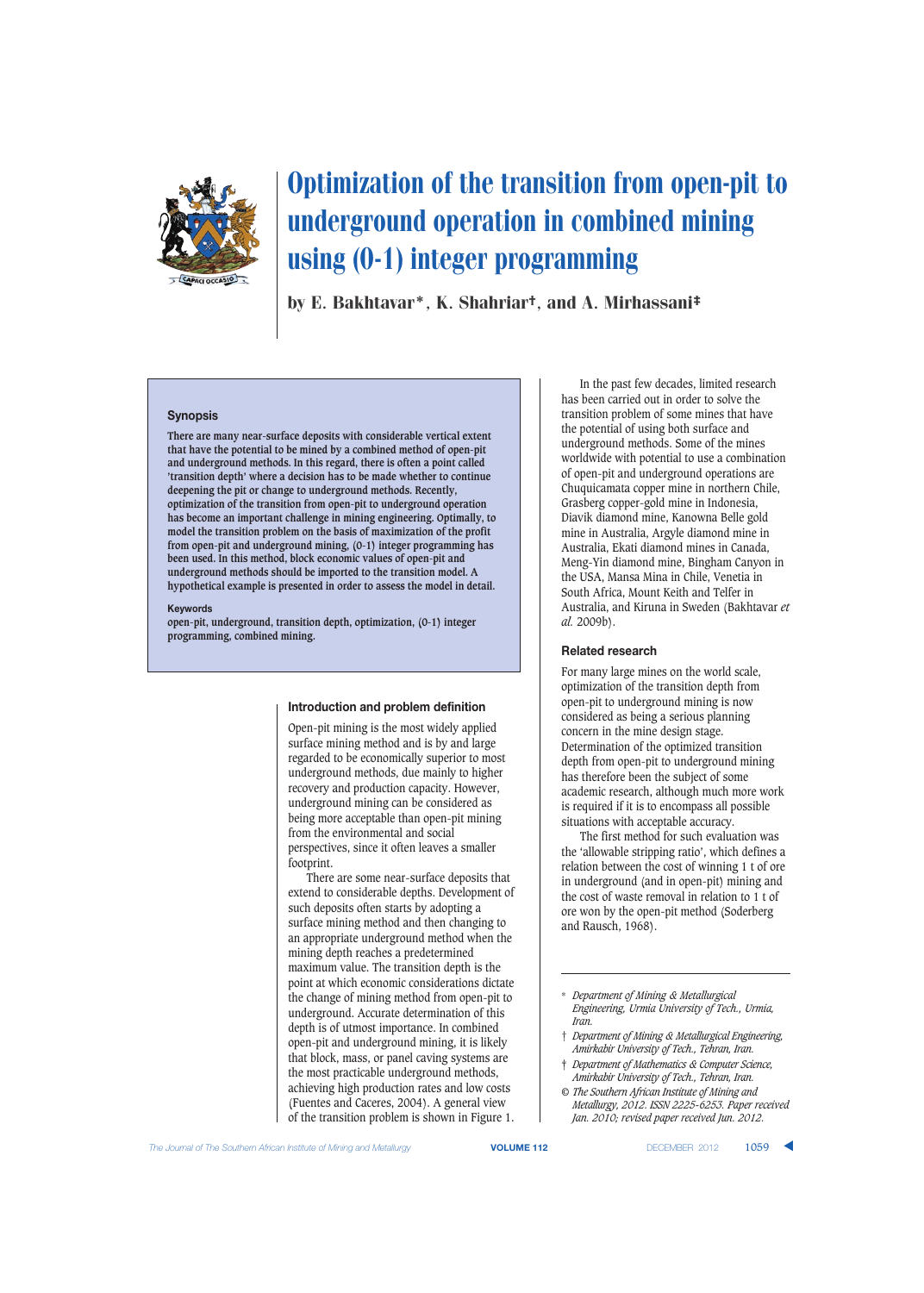

**Figure 1—A schematic of the transition problem from open-pit to underground mining**

Nilsson (1982) presented an algorithm based upon cash flow and net present value (NPV), which was later reviewed in order to emphasize the importance of transition depth (Nilsson, 1992). To further enhance the analysis of the transition depth problem, discount rate was recognized as the most sensitive parameter in the process (Nilsson, 1997).

Camus (1992) introduced an algorithm using block models and considering net economic value of blocks for both open-pit and underground mining. This approach basically consists of running the open-pit algorithm, taking into account different cost values applicable in underground mining.

Subsequently, Whittle programming (4-x) was developed to calculate the transition depth from open-pit to underground mining. Using this method, decisions can be made by comparing operational scenarios of the open-pit to underground transition (Tulp, 1998).

Next, an approach on the basis of 'allowable stripping ratio' method was developed. In this approach, volumes of ore and waste within the open-pit limit were considered being a function of ultimate open-pit depth (Chen *et al.* 2001, 2003).

A computer program with a heuristic-based algorithm was introduced to find an optimal transition depth (Visser and Ding, 2007). Bakhtavar and Shahriar (2007) proposed a heuristic-based approach using the economical block models of open-pit and underground methods. In this approach, the total value obtaining from open-pit mining is compared to the value from underground mining for each level.

Further research resulted in a heuristic-based approach to determining the transition depth (Bakhtavar *et al.*, 2008a). A variation of the heuristic-based method using the economical block models of open-pit and underground methods was developed after performing some essential modifications to the original algorithm proposed by Nilsson (1982 and 1992) in order to solve the transition problem (Abdollahisharif *et al.*, 2008; Bakhtavar *et al.*, 2009a).

A methodology was represented using the allowable and overall stripping ratios theory, which generated some formulae for calculating the transition depth from open-pit to underground mining (Bakhtavar *et al.*, 2008b). A heuristic

model was presented based on comparing block economic values of open-pit and underground methods together with the NPV attained through mining on similar levels (Bakhtavar *et al.*, 2009b).

It is evident that the problem of transition from open-pit to underground mining is considering as a new critical challenge in the mining industry. The research associated with this problem is not considerable, and it is therefore essential that a major effort is devoted to the issue. A methodology based on mathematical programming is required owing to the deficiencies of the few methods developed to date, which are not able to find constantly an optimal transition depth. For these reasons, in this study to solve the transition problem on the basis of maximizing the profit gained by open-pit and underground mining, (0-1) linear integer programming has been used. Therefore, block economic values of open-pit and underground methods as the profit parameter have been imported to the transition model. Finally, to assess the model in detail a hypothetical example is used. The model proposed in this study can solve the transition problem by considering the technical and economic issues of both open-pit and underground mining.

## **Problem formulation**

In mathematical programming using binary variables, a value of '0' will be attributed to a decision 'no' and a value of '1' to 'yes'. The transition problem can be defined as a decisionmaking process in form of 'extracting' (one) or 'nonextracting' (zero) in each block. It is evident that all of the decision variables of the transition problem are restricted to take on only integer (or discrete) values of 'zero' and 'one'. Therefore, the mathematical programming model introduced in this paper is based on (0-1) linear integer programming, and takes into account the economical block models with open-pit and underground block values (Bakhtavar, 2009). In order to mathematical model the transition problem some of the following assumptions have been considered:

- The problem should be modelled on the basis of maximization of the overall profit achieved through open-pit and underground mining
- Each block and also each row (level) can be mined at most once, and through at most one mining method (open-pit or underground)
- ➤ At most one uniform crown pillar with constant height should be defined, being a multiple of row height considering the selected underground mining method and geotechnical criteria
- ➤ At most one underground method focusing on 'overhand' stoping methods can be used, which is known
- ➤ All open-pit and underground rows are contiguous
- ➤ The required constraints of open-pit and underground mining methods should be considered.

In both open-pit and underground two-dimensional economical block models, dimensions (width and height) of the blocks are considered as being a multiple of the bench height, which is more common in open-pit mining and must also be applicable in underground stope mining. Furthermore, according to the wall slope of 45 degrees that has been conventionally considered in open-pit optimization algorithms, both the width and height of the blocks are

1060 DECEMBER 2012 **VOLUME 112** *The Journal of The Southern African Institute of Mining and Metallurgy*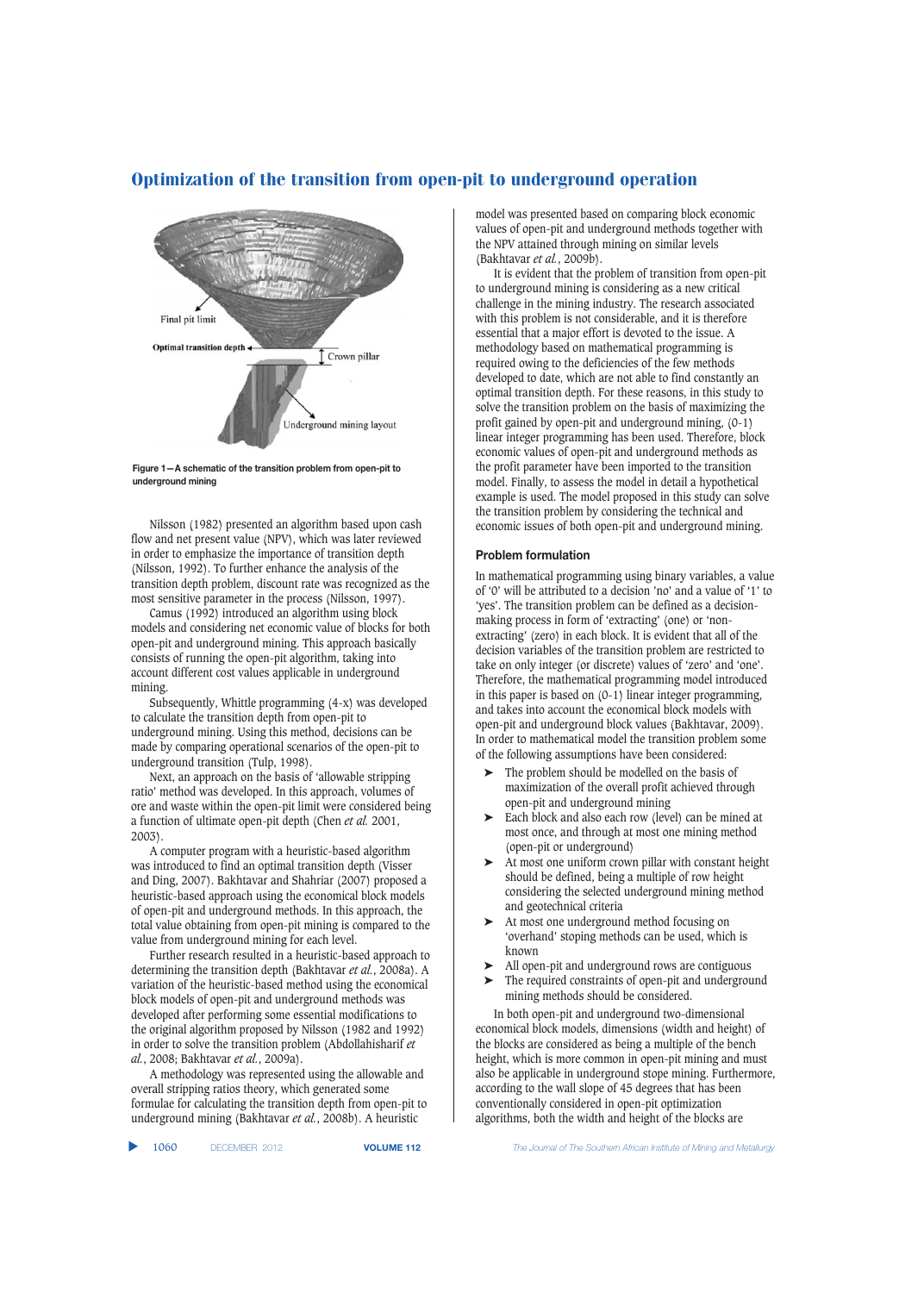assigned equal values. For example, if the bench height is designed to be 15 m, it would be better to consider the dimensions of blocks as 15\*15 m2, 30\*30 m2, or 45\*45 m2 according to the volume of ore deposit. Although small size blocks can increase the accuracy of the model, the number of blocks and decision variables as well as size of the model may be increased. Therefore, in order to avoid this problem the most suitable dimension must be used for the blocks in the model. In the case of an ore deposit with a large volume (in the shape of massive and vertical or near-vertical thick veins), large size of blocks (45\*45 m2) should be considered. However, for small ore deposits a size of 15\*15 m2 can be effectively used for the blocks.

#### *Definition of symbols and terms*

In addition to 'variable' and 'constant' factors as the basic concepts for the transition model definition, some required indices, counters, and sets are defined in the Appendix.

# *The objective function*

The authors seek to optimize the transition problem on the basis of maximization of the overall profit achieved through open-pit and underground mining. For this reason, the objective function of transition model is expressed as follows (Bakhtavar, 2009):

$$
Z = Max \sum_{i \in I} \sum_{j \in J} \sum_{k \in K} \left( C_{i,j}^k \cdot X_{i,j}^k \right) \tag{1}
$$

#### *The model constraints*

Both equality and inequality types of constraints have been modelled. They can be mathematically defined as the following (Bakhtavar, 2009):

# *Extracting or non-extracting constraints (reserve restriction)*

A block is mined at most once and through at most one mining method (open-pit or underground). This constraint allows a block to be left in form of waste or in the crown pillar. It also ensures that if a waste block is located within the open-pit limit or underground layout, it inevitably has to be mined.

According to inequality [2], these constraints can be formulated to ensure that each block in the economical block model can be mined at most once and through at most one method.

$$
\sum_{i \in I} \sum_{j \in J} X_{i,j}^1 + X_{i,j}^2 \le 1
$$
 [2]

*Slope stability and contiguous open-pit rows constraints*

These constraints ensure that the open-pit wall slope restrictions hold. All the overlying blocks that must be mined before mining a given block have to be determined. This can be effectively imposed through one or more cone templates representing the required wall slopes of the open-pit mine (Figure 2). These constraints also ensure that all open-pit rows are contiguous. It is notable that these types of wall slope constraints are referred to as numerous constraints in this model. The constraints are defined mathematically as the following inequalities:

*The Journal of The Southern African Institute of Mining and Metallurgy* **VOLUME 112** DECEMBER 2012 1061 ▲

$$
a \cdot X_{i,j}^1 - \sum_{l \in B_a} X_{i-l,j+l}^1 \le 0 \qquad \forall i, j \tag{3}
$$

In Equation [3], on the basis of two-dimensional block models and considering conventional wall slope of 45 degree, *a* equals to 3 and  $B_a = \{-1, 0, 1\}$ . This means that for extracting block (*i,j*), three overlying blocks {(*i*-1*,j*-1), (*i*-1,*j*),  $(i-1,j+1)$ } have to be mined.

#### *Minimum stope width and height constraints*

From the economic and technical points of view, extraction of each block in underground stope mining is often conditional upon extracting all of the adjacent blocks within the stope layout. On the other hand, a block can be mined only if the other blocks within the stope layout have the potential to be mined. In this regard, the minimum applicable dimensions of the stope, namely width and height, are of the utmost importance in optimizing the underground layout.

It is supposed that minimum stope width and height are equal to three and four contiguous blocks respectively. In this case, in order to extract block  $(i,j)$  it is necessary to mine all of the highlighted blocks shown in Figure 3, thus ensuring the minimum stope area and layout.

Mathematically, minimum stope width and height constraints can be merged in the form of a set of constraints. These constraints ensure the minimum applicable stope dimensions considering the underground mining sequence, which are defined on the basis of mathematical logic as below:

$$
[(b*d)-1] \cdot X_i^2, j - \left[ \sum_{\mu=1}^{(d-1)} \sum_{q=1}^b X_{i-\mu,q+j-1}^2 + \sum_{q=1}^{(b-1)} X_{i,q+j}^2 \right] \le 0
$$
  
\n
$$
\forall i = \{m, m-1, m-2, ..., d\} \ j = \{1, 2, ..., n-b+1\}
$$

i-1,j-1 i,j i-1,j i-1,j+1

**Figure 2—Two-dimensional block model and the cone template ensuring the required wall slope**

| $i - 3j$ | $i - 3j + 1$              | $i - 3j + 2$   |  |  |
|----------|---------------------------|----------------|--|--|
| $i-2,j$  | $i - 2j + 1$              | $i - 2j + 2$   |  |  |
| $i-1,j$  | $i\hbox{-} I,j\hbox{+} I$ | $i - 1, j + 2$ |  |  |
| $i,j$    | $i,j+1$                   | $i,j+2$        |  |  |

**Figure 3—Minimum stope area in relation to block (i,j) on a twodimensional block model**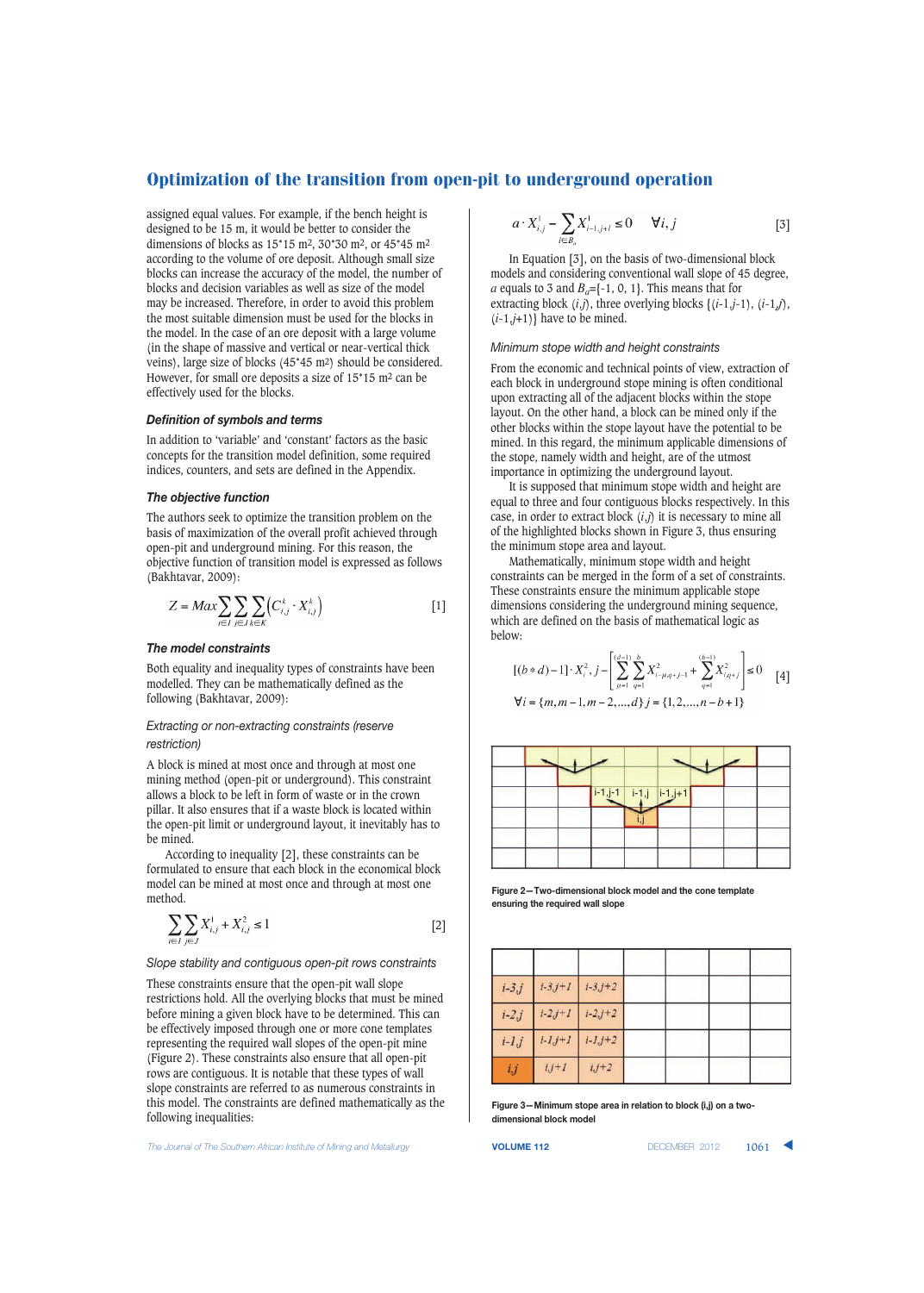These constraints can be used in relation to all of the underground 'overhand' stoping methods.

# *Maximum stope width and height constraints*

From the technical point of view, dimensions of a stope layout have to be restricted through the number of contiguous blocks in the vertical and horizontal directions. Maximum stope width and height constraints are formulated separately according to inequalities [5] and [6] respectively.

$$
(e-1) \cdot X_{i,j}^2 - \sum_{\lambda=1}^{(e-1)} X_{i-\lambda,j}^2 \ge 0
$$
\n
$$
\forall i = \{m, m-1, m-2, \dots, e\}, j
$$
\n
$$
(g-1) \cdot X_{i,j}^2 - \sum_{u=1}^{(g-1)} X_{i,u+j}^2 \ge 0
$$
\n
$$
\forall i = \{m, m-1, m-2, \dots, e\},
$$
\n
$$
\forall j = \{1, 2, \dots, n-g+1\}
$$
\n
$$
(6)
$$

#### *Crown pillar constraints*

A crown pillar is often provided to prevent water entering from the open-pit floor into the stope, as well as to reduce surface subsidence and caving. Finding the most suitable crown pillar in a combined mining method using open-pit and underground operations, especially block caving, is one of the most interesting and useful problems for mining engineers today. With the increasing depth of open-pit mines, a combination of these two methods is gaining popularity and hence the importance of the problem is increasing. Leaving a pillar with adequate thickness will minimize detrimental interference between the two working areas, while maximizing ore recovery.

During this study, at most one uniform crown pillar with constant height being a multiple of the row (level) height is defined. For this purpose, the number of required rows is considered with reference to the selected underground stoping method, economic aspects, and geotechnical concerns.

Crown pillar constraints can be mathematically modelled through two set of constraints according to Equations [7] and [8].

$$
X_{i,j}^1 - Y_i^1 = 0 \quad \forall i, j \tag{7}
$$

$$
\sum_{\eta=1}^{h} X_{1+\eta,j}^{2} + Y_{i}^{1} \le 1 \quad \forall i, j
$$
 [8]

#### *'At most one method for each block' constraints*

In addition to mining each block at most once and via at most one method (open-pit or underground), each row (level) also has to be mined according this rule. On the other hand, it is essential to define a set of constraints ensuring that each row can either be left as the crown pillar or mined through openpit or underground methods. These constraints can be formulated according to Equation [9].

$$
Y^1 + Y^2 \le 1 \quad \forall i \tag{9}
$$

First, open-pit and underground block models must each be separately generated. Then, it is necessary to establish a long-range mining plan for the deposit.

|  | 1062 | DECEMBER 2012 |  |
|--|------|---------------|--|
|--|------|---------------|--|

The beginning of this economical comparison is level 1and it continues to level m, which is identified as the optimal final level of open-pit mining without considering any underground alternative.

# **Results and discussion**

Generally, the two-dimensional ore deposit model contains many blocks, and it is very difficult or impossible to obtain a solution through linear binary integer formulations if they are applied to the block model including small blocks sizes (15\*15 m2). Thus, it is often necessary to consider applying the formulations the blocks with larger dimensions such as 30\*30 m2 and 45\*45 m2. This can also be effective in reducing the processing (CPU) time required to solve the model.

The number of binary variables required for the presented linear integer model is equal to the number of blocks in the model multiplied by two (for open-pit as well as underground mining) plus the number of rows multiplied by two.

This section presents an application of the transition model on a 2D economical block model generated on the basis of a hypothetical ore deposit. The model embodies 204 square blocks of 30\*30m2, with 17 and 12 blocks along the horizontal and vertical axes respectively.

The economical block models and the block economic values achieved by open-pit and underground mining are shown in Figures 4 and 5 respectively.

The model is solved using the optimization toolbox in MATLAB software after a running time of 14 seconds. The program output based on the model for the case example is shown in Figure 6. It is resulted in the initial seven levels being mined using open-pit method. This means that the transition depth equals 210 m. The minimum and maximum widths of the underground stopes are assumed to be four and five blocks respectively. Furthermore, four and five blocks are assumed to be the minimum and maximum heights of the underground stope. Two blocks are reserved for the crown pillar. As a result, the maximum total value due to the combined of open-pit and underground methods is determined to be 172 units of currency.

Most of the methods previously reported in the literature introduce the simply heuristic algorithms. They provide the majority of the essential factors to be considered, including the discount rate and time value of money in the NPV computations. However, while these algorithms have not been mathematically modelled and hence apply no limitations for the number of variables and constraints, the present

| 1    | 1        | 1    | 1    |          | 4    | 4              | $-1$           | $\overline{2}$ | 4              | 4        | $\overline{4}$ | $-2$ | $-2$ | $-2$ | $-2$ | $-2$ |
|------|----------|------|------|----------|------|----------------|----------------|----------------|----------------|----------|----------------|------|------|------|------|------|
| $-3$ | $-3$     | $-3$ | 1    | 2        | l    | 0              | 3              | 5              | 5              | $\bf{0}$ | -1             | $-2$ | $-3$ | -3   | $-3$ | $-3$ |
| $-4$ | $-3$     | $-4$ | $-4$ | $-3$     | 1    | 3              | 5              | 6              | 5              | l        | $-1$           | $-3$ | $-3$ | $-4$ | $-4$ | $-3$ |
| $-4$ | -3       | $-4$ | $-4$ | -3       | $-1$ | 9              | 8              | 5              | 3              | 8        | $-2$           | 5    | -4   | $-4$ | $-4$ | $-4$ |
| $-5$ | -5       | -5   | $-5$ | -5       | 0    | ı              | 1              | $\overline{c}$ | 2              | $-1$     | 8              | $-4$ | $-5$ | -5   | $-5$ | $-5$ |
| $-5$ | $\bf{0}$ | $-5$ | $-5$ | $\bf{0}$ | 11   | 7              |                | 3              | -1             | 6        | -5             | $-5$ | $-5$ | $-5$ | $-5$ | $-5$ |
| $-6$ | $-2$     | $-6$ | $-6$ | $-2$     | $-1$ | $\overline{c}$ | $\overline{2}$ | $\overline{2}$ | $\overline{4}$ | $-6$     | $-6$           | $-6$ | $-6$ | $-6$ | $-6$ | $-6$ |
| $-8$ | $-4$     | $-8$ | $-8$ | $-4$     | $-4$ | 1              | $-2$           | $-2$           | -1             | $-7$     | $-8$           | $-8$ | $-8$ | -8   | $-8$ | $-8$ |
| $-9$ | -6       | $-9$ | $-9$ | -6       | $-3$ | $-3$           | -6             | $-9$           | $-9$           | $-9$     | $-9$           | $-9$ | $-9$ | $-9$ | $-9$ | $-9$ |
| $-9$ | $-6$     | $-9$ | -9   | $-6$     | $-3$ | $-3$           | $-6$           | $-9$           | $-9$           | -9       | -9             | $-9$ | $-9$ | $-9$ | $-9$ | $-9$ |
| $-9$ | -6       | $-9$ | $-9$ | $-6$     | $-3$ | $-3$           | $-6$           | $-9$           | -9             | $-9$     | $-9$           | $-9$ | $-9$ | $-9$ | $-9$ | $-9$ |
| $-9$ | -6       | $-9$ | $-9$ | $-6$     | -3   | $-3$           | -6             | $-9$           | $-9$           | $-9$     | $-9$           | $-9$ | $-9$ | $-9$ | -9   | $-9$ |

**Figure 4—Open-pit economical block model**

**VOLUME 112** *The Journal of The Southern African Institute of Mining and Metallurgy*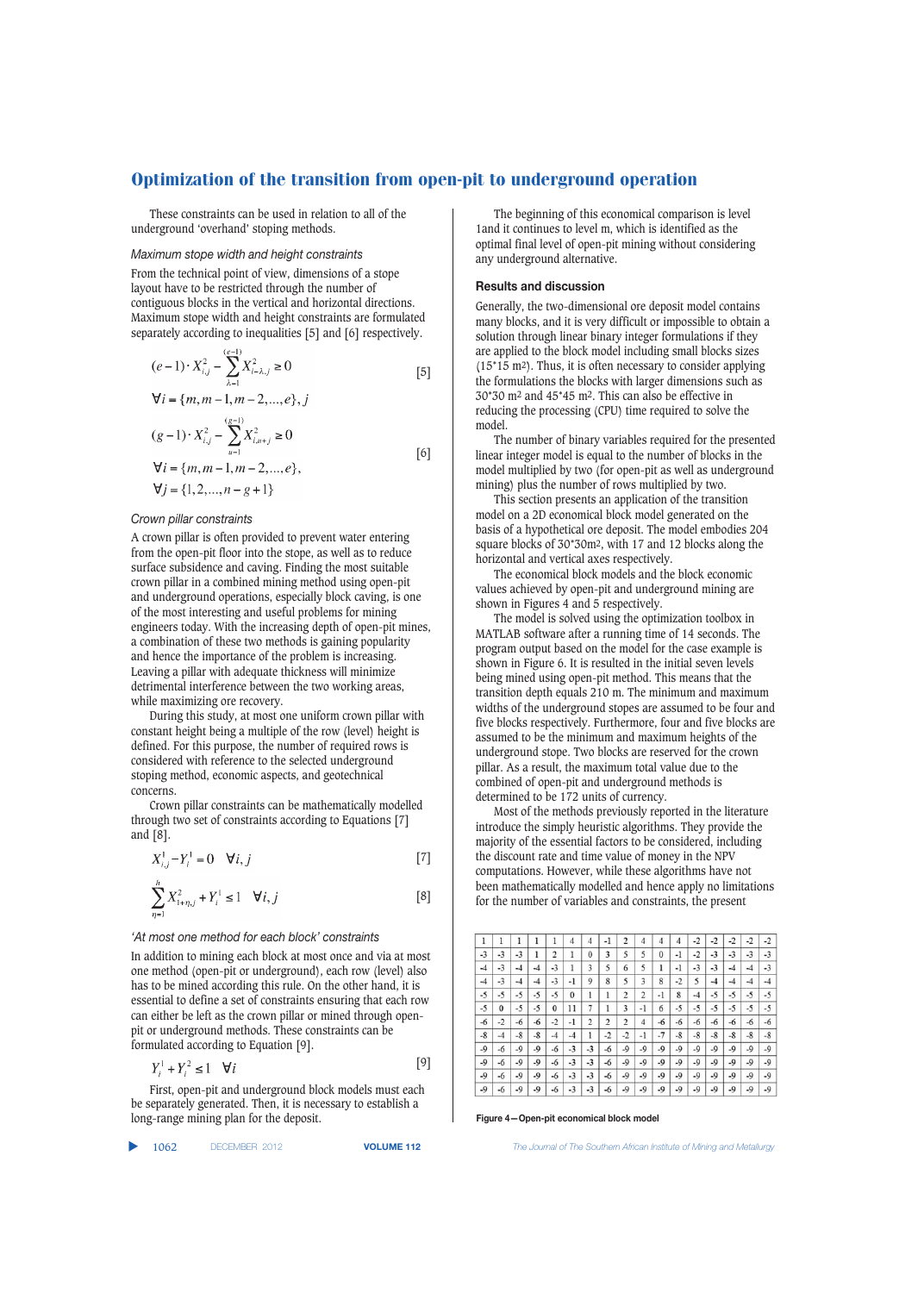| $-1$ | $-1$ | $-1$ | $-1$ | -1       | $-2$ | $-1$           |          |              | 2        | $\bf{0}$ | $\bf{0}$ | -1   | -1   | $-1$ | -1   | $-1$ |
|------|------|------|------|----------|------|----------------|----------|--------------|----------|----------|----------|------|------|------|------|------|
| $-1$ | $-1$ | $-1$ | $-1$ | $\bf{0}$ | 1    | 1              | $\bf{0}$ | 1            | $-1$     | $-1$     | $-1$     | -1   | $-1$ | -1   | -1   | $-1$ |
| $-2$ | $-2$ | $-2$ | $-2$ | $-2$     | $-2$ | $-1$           | 1        | $\bf{0}$     | 2        | 1        | $-1$     | $-2$ | $-2$ | $-2$ | $-2$ | $-2$ |
| $-2$ | $-2$ | $-2$ | $-2$ | $-2$     | $-1$ | $\overline{2}$ | ı        | $\mathbf{0}$ | -1       | $\bf{0}$ | -1       | $-2$ | $-2$ | $-2$ | $-2$ | $-2$ |
| $-2$ | $-2$ | $-2$ | $-2$ | $-2$     | -1   | 1              | 2        | $\mathbf{0}$ | 2        | $\bf{0}$ | -1       | $-2$ | $-2$ | $-2$ | $-2$ | $-2$ |
| $-2$ | $-2$ | $-2$ | $-2$ | $-2$     | -1   | -1             | $-1$     | -1           | $\bf{0}$ | -1       | $-2$     | $-2$ | $-2$ | $-2$ | $-2$ | $-2$ |
| $-3$ | $-3$ | $-3$ | $-3$ | $\bf{0}$ | $-2$ | $-2$           | -5       | $-5$         | $-4$     | $-5$     | $-3$     | $-3$ | $-3$ | $-3$ | $-3$ | $-3$ |
| $-3$ | $-3$ | $-3$ | $-3$ | $-2$     | $-2$ | $-1$           | $-1$     | $-5$         | $-3$     | $-3$     | $-3$     | $-3$ | $-3$ | $-3$ | $-3$ | $-3$ |
| $-3$ | $-3$ | $-3$ | $-3$ | $-2$     | -1   | 1              | 12       | 4            | $-3$     | $-3$     | $-3$     | $-3$ | $-3$ | $-3$ | $-3$ | $-3$ |
| $-3$ | $-3$ | $-3$ | $-3$ | -1       | 5    | $\overline{2}$ | 6        | 7            | $-3$     | $-3$     | $-3$     | $-3$ | $-3$ | $-3$ | $-3$ | $-3$ |
| $-3$ | $-3$ | $-3$ | $-3$ | $-1$     | 5    | $\overline{2}$ | 6        | 7            | $-3$     | $-3$     | $-3$     | $-3$ | $-3$ | $-3$ | $-3$ | $-3$ |
| $-3$ | $-3$ | $-3$ | $-3$ | -1       | 5    | $\overline{2}$ | 6        | 1            | $-3$     | $-3$     | $-3$     | $-3$ | $-3$ | $-3$ | $-3$ | $-3$ |

**Figure 5—Underground economical block model**



**Figure 6—Transition from open-pit to underground mining for the case example**

paper introduces the complexities of the modelling and thereby circuments the limitations of the conventional and the current forms based on its mathematical model. Consequently, applying all the relevant factors contributes greatly to the complexity of the method, which has barely been discussed in this paper. It is worth mentioning here that an extension of the present work is in the authors' future plan to investigate the feasibility of applying some effective factors in the model. Furthermore, the authors are aware of 3D mathematical model benefits based on NPV that improve production scheduling. However, taking into consideration both open-pit and underground methods results in an increase in the number of variables in a way that make 3D modelling either inapplicable or infeasible. The extension of a 2D model to 3D should constitute an ideal solution; however, this has not been implemented as yet. The present paper considers a model that targets an optimal layout for both open-pit and underground design based on mathematical modelling. Ultimately, such optimization problems are initially modelled on 2D block model basis regardless of the NPV concept (including the time value of money and discount rate). For instances on this matter, the authors would like to refer to the work presented by Lerchs and Grossmann (1965) in optimum open-pit mine design, and by Riddle (1977) and Alford (1995) on the optimization of underground mine design. As stated earlier, applying the NPV concept in real

applications would lead to a dramatic increase in the number of variables and constraints, since the mathematical model will embrace both open-pit and underground blocks. This prohibits defining an achievable specific scope for the problem. Due to this constraint, our projection focuses on a more realistic sub-problem to establish a mathematical model that at the same time provides new challenges in the combination of open-pit and underground methods.

The technique is proposed here with the hope that it will be used by the mining industry as a preferable mathematical model, which may be further refined and developed in further investigations into the optimization of the transition from open-pit to underground mining.

# **Conclusion**

Due to the importance of optimizing the transition from open-pit to underground mining as a new challenge in mining engineering, a mathematical programming based model considering the block economic values of open-pit and underground methods together is presented. In this regard, all of the decision variables of the transition problem are restricted to take on only integer values of 'zero' and 'one'. Therefore, the transition model was established being a (0-1) linear integer programming base model.

Dimensions (width and height) of the blocks in twodimensional economical block models were considered to be multiples of the desired conventional bench height for openpit mining. This relationship is also applicable in underground stope mining.

It is notable that during the mathematical modelling of the transition problem, the objective function was expressed as maximization of the overall profit achieved through openpit and underground mining. The objective function is subjected to a number of required constraints in relation to open-pit and underground mining, as well as a crown pillar between them.

In order to analyse the model in detail, a hypothetical example is used. After solving the model, the initial seven rows were considered for mining through the open-pit method. After leaving two rows as a crown pillar immediately below the final open-pit floor, the rows beneath the crown pillar were considered for underground mining. The transition depth from open-pit to underground mining for the case example was thus determined to be 210 m. The maximum total net value gained by combined mining was calculated to be 172 units of currency.

#### **References**

- ABDOLLAHISHARIF, J., BAKHTAVAR, E., and SHAHRIAR, K. 2008. Open-pit to underground mining - where is the optimum transition depth? *Proceedings of the 21st WMC & Expo 2008*. Sobczyk, J. and Kicki, J. (eds.). Taylor & Francis, London, UK. pp.189–196.
- ALFORD, C. 1995. Optimization in underground mine design. APCOM 25. Proceeding of the 25th International International Symposium on Application of Computers and Operations Research in the Minerals Industries, Brisbane, Australia, 9–14 July 1995. Townsville. *Australasian Institute of Mining and Metallurgy*. pp. 213–218.
- BAKHTAVAR, E. 2009. A model for optimizing transition depth from open-pit to underground mining. PhD thesis, *Amirkabir University of Technology*, Tehran, Iran.
- BAKHTAVAR, E. and SHAHRIAR, K. 2007. Optimal ultimate pit depth considering an underground alternative. *Proceedings of Fourth AACHEN Internation*<br>an underground alternative. *Proceedings of Fourth AACHEN Internation Mining Symposium- High Performance Mine Production*, Aachen, Germany. pp. 213-221.

**The Journal of The Southern African Institute of Mining and Metallurgy <b>VOLUME 112 VOLUME 112 DECEMBER 2012 1063**